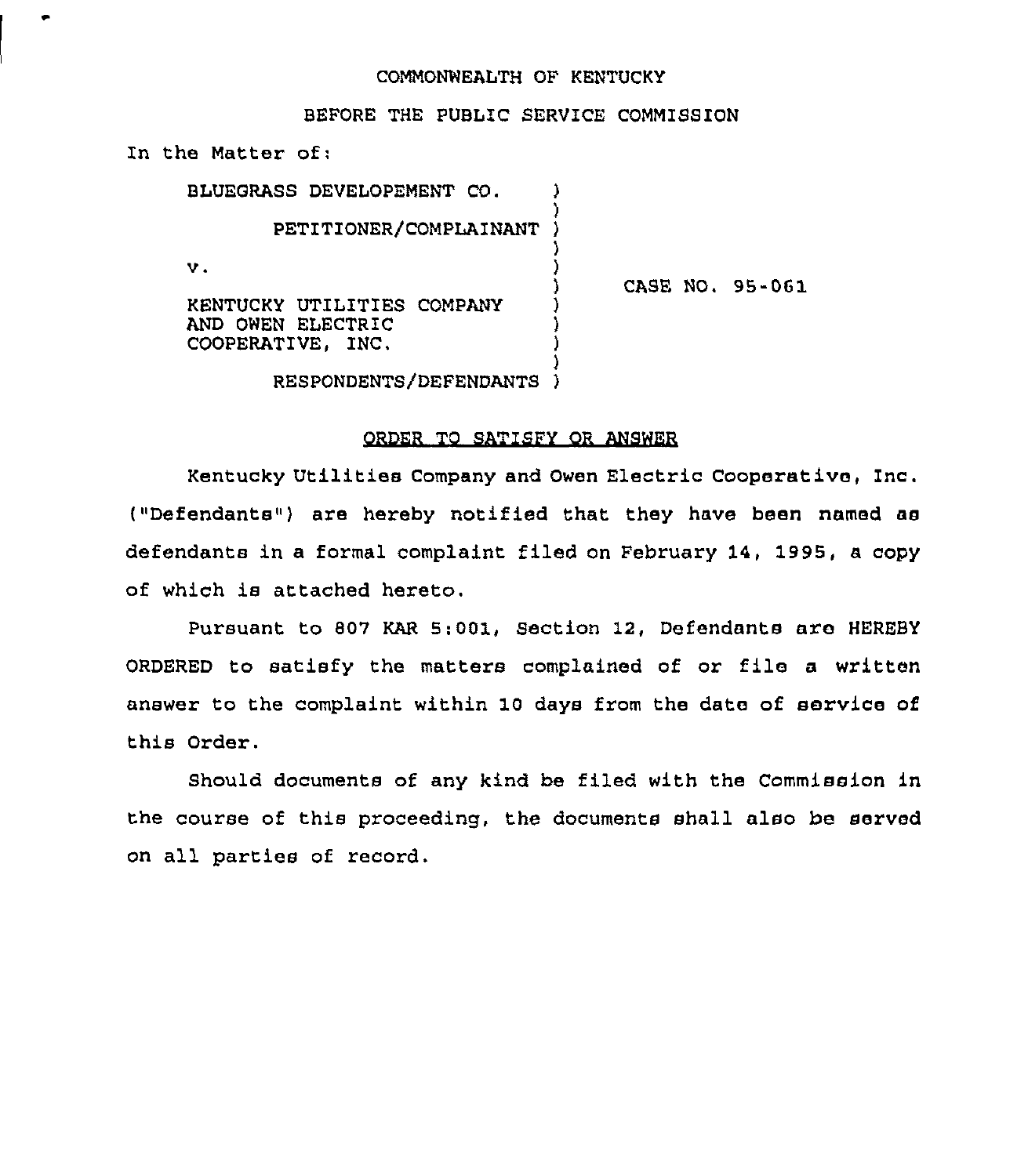Done at Frankfort, Kentucky, this 3rd day of March, 1995.

PUBLIC SERVICE COMMISSION Chairman Vice Chairman

Irman<br>La K Breathath

CommMasioner

ATTEST:

 $\bullet$ 

**Executive Director**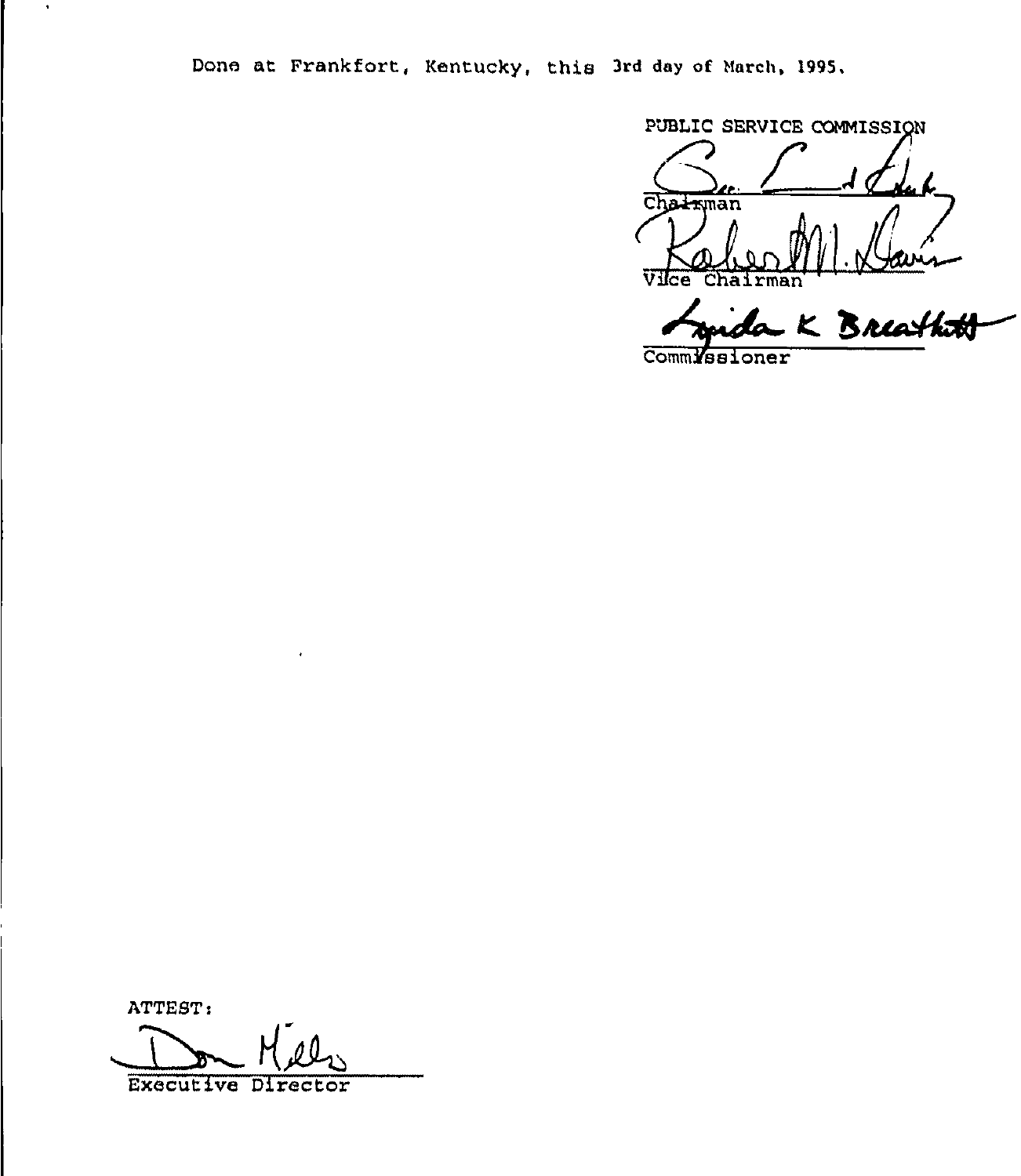## BEFORE THE PUBLIC SERVICE COMMISSION

| BLUEGRASS DEVELOPEMENT CO.<br>Petitioner/Complainant | No. $95-061$          |
|------------------------------------------------------|-----------------------|
| Vs.                                                  |                       |
| <b>KENTUCKY UTILITIES</b>                            |                       |
| Agent for service of process:                        |                       |
| George S. Brooks                                     |                       |
| <b>One Quality Street</b>                            |                       |
| Lexington, KY 40507                                  | <b>RECEIVED</b>       |
| and                                                  | FEB 14 1995           |
| OWEN ELECTRIC COOPERATIVE, INC.                      | <b>PUBLIC SERVICE</b> |
| Agent for service of process:                        | <b>COMMISSION</b>     |
| James M. Crawford                                    |                       |
| 523 Highland Ave.                                    |                       |
| Carrollton, KY 41008                                 |                       |
|                                                      |                       |
| Respondents/Defendants                               |                       |

# PETITION/COMPLAINT

Comes the Petitioner/Complainant, Bluegrass Developement Co., by counsel, and for its

Petition/Complaint to the Public Service Commission (PSC), states as follows:

1. The Petitioner/Complainant is a Kentucky corporation and is lawfully doing business in

the Commonwealth of Kentucky.

2. The Respondent/Defendant, Kentucky Utilities, is a Kentucky corporation and is lawfully doing business in the Commonwealth of Kentucky, Kentucky Utilities is a retail electric supplier. The Post Office address of Kentucky Utilities is P.O. Box 1000, Lexington, Kentucky 40588.

3. The Respondent/Defendant, Owen Electric Cooperative, Inc., is a Kentucky corporation and is lawfully doing business in the Commonwealth of Kentucky. Owen Electric Cooperative,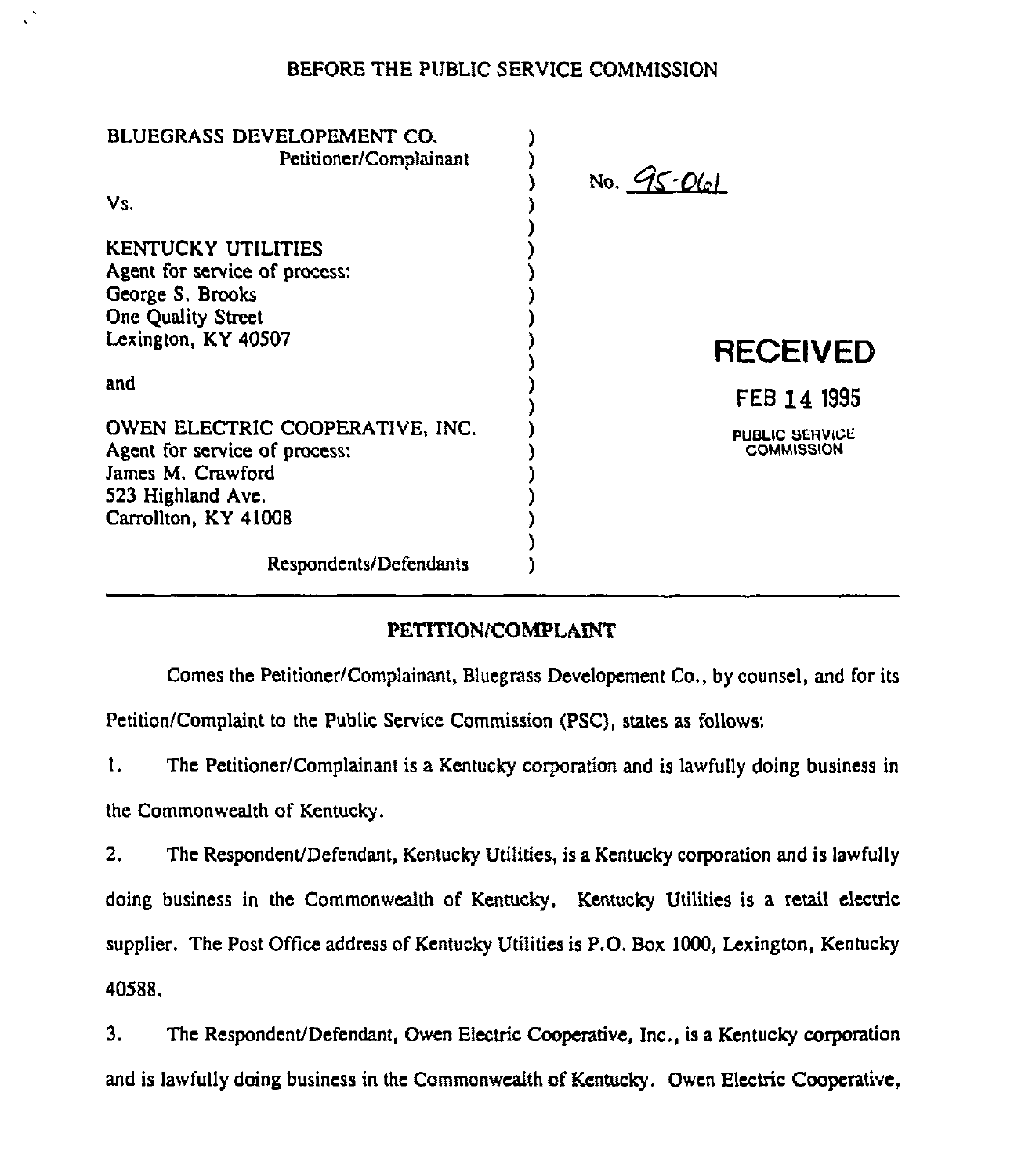Inc, is a retail electric supplier. The mailing address of Owen Electric Cooperative, Inc. is 5 10 South Main Street, Owenton, Kentucky 40359.

4. KRS 278.018 provides that the PSC shall determine which retail electric supplier shall serve a new electric-consuming facility which is located in two or more adjacent certified territories. In making its determination, the PSC shall rely upon the criteria provided in KRS 278,017(3).

5. The Petitioner is the developer of a residential Planned Unit Development named The Colony which is a single electric-consuming facility within the meaning of KRS 278,018. This Planned Unit Development is located in Scott County, Kentucky off of U.S. Highway 25.

6. The Colony Planned Unit Development is located in the certified territory of Kentucky Utilities, and the certified temtory of Owen Electric Cooperative, Inc,

7. Owen Electric Cooperative, Inc.'s service territory was certified in 1982. Kentucky Utilities' service territory was certified in 1982.

8. The Planned Unit Development was filed with the Scott County Court Clerk's office in July of 1986, therefore it is a new electric-consuming facility within the meaning of KRS 278,018.

9, Units <sup>1</sup> through 4 of The Colony Planned Unit Development have previously been developed and are being served by Kentucky Utilities.

10. Kentucky Utilities should be determined to be the retail electric supplier for The Colony Planned Unit Development in order to ensure consistent electric service and maintenance throughout the Planned Unit Development.

 $\overline{2}$